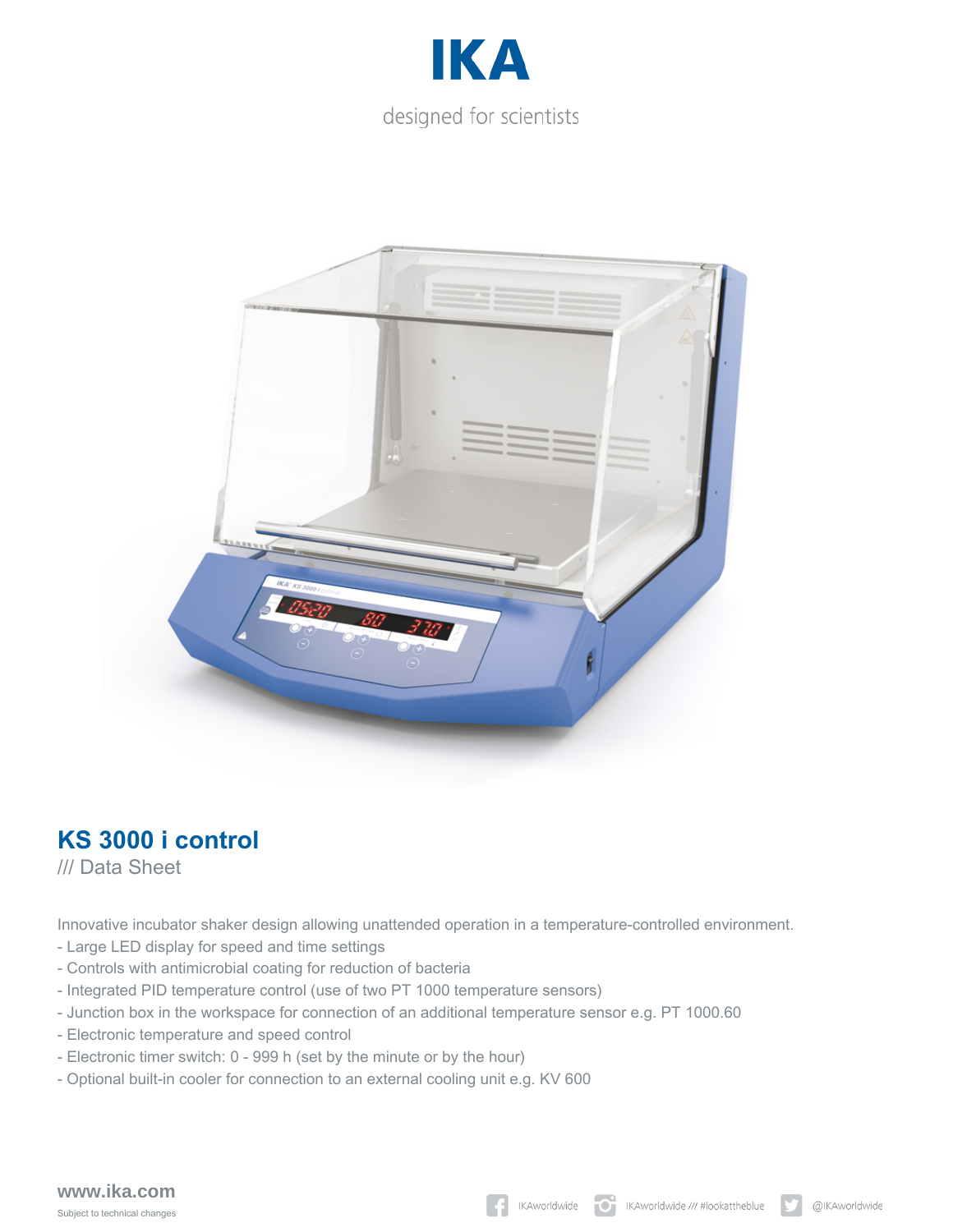

- Unit switches off automatically if disturbed
- Unit stops automatically when hood is lifted
- Collecting tray with drain hose on rear of unit
- Simple operation
- All functions can be controlled and documented with labworldsoft®
- Attachements are not included in delivery, please order seperatly

Shaking movement: orbital Orbital diameter: 20 mm Max. shaking weight (with attachment): 7,5 kg Infinitely adjustable speed range: 10 - 500 rpm Heat output: 1.000 W Temperature range: RT + 5°C to 80 °C